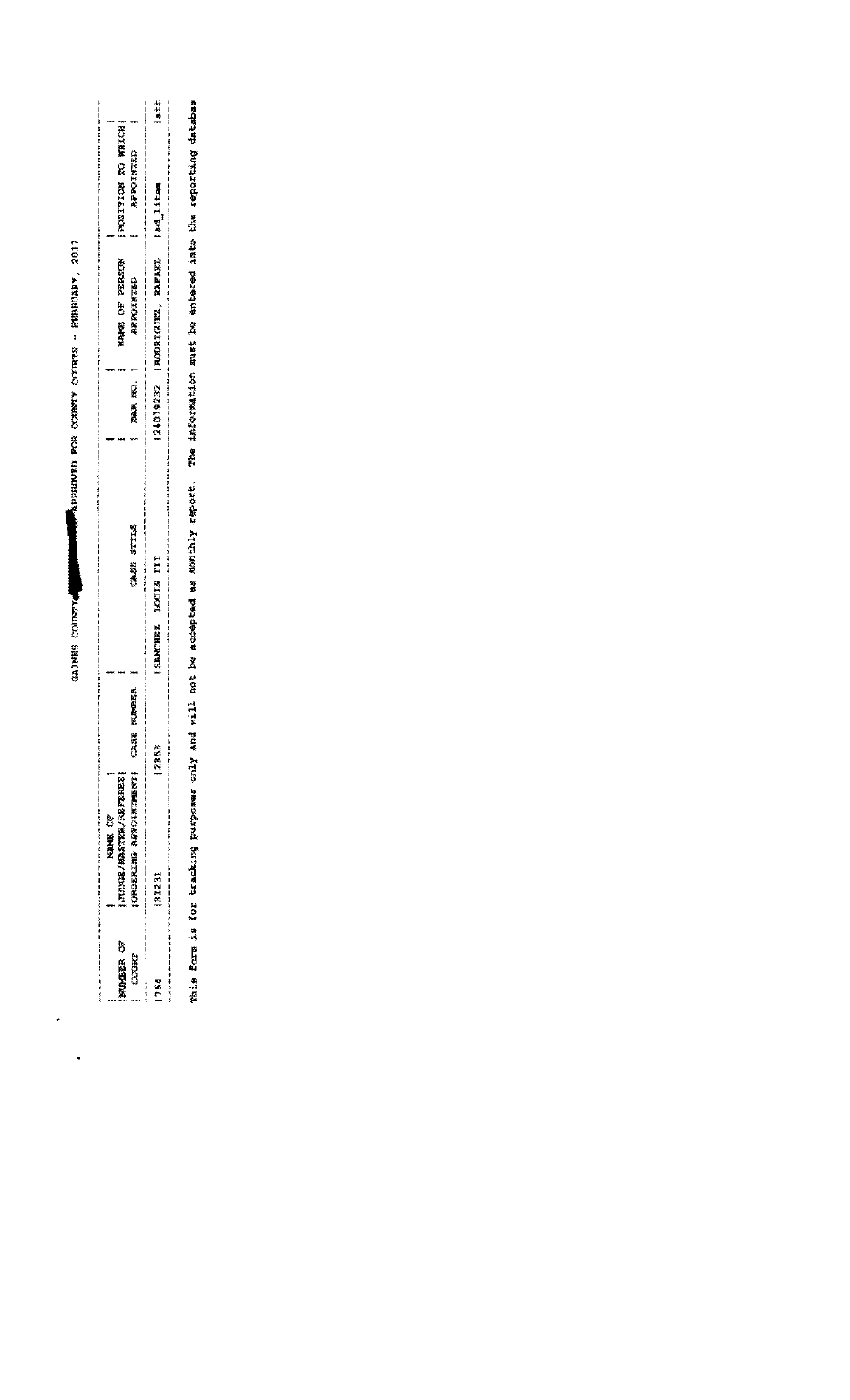CALLES CEUPET WEIGHTED FOR CODETY COURTS - FEBRUARY, 2017

 $\ddot{\phantom{0}}$ 

|                            | 総                                                                                                                  | 地名地名                                                                                                                    |
|----------------------------|--------------------------------------------------------------------------------------------------------------------|-------------------------------------------------------------------------------------------------------------------------|
| POSTFYXCH HEL HEL ASPENDED | <b>APPOINTED</b>                                                                                                   | <b>Iguard ad litem</b>                                                                                                  |
| KAME OF BERSON             | <b>ARRICISTED</b>                                                                                                  | 12406000 IBARAIBAR, MARK                                                                                                |
|                            | TAR NO.                                                                                                            |                                                                                                                         |
|                            | 和学校《《经会校》和书记书写》《经会会的时间时间》《经会会会校的书记》《《《经会会》第三十七月十七日》第五章第三十七月十七日,1988年1月1日,1988年1月1日,1989年1月1日,1989年1月<br>CASE STYLE | ,有事主要要求考试与【丨丨】此事事实要求不同下【七节要事要要要要要要要要要要要要要要要要要要要要要要的】其中,其中的事实要要要求的,但是要要要求受到的事实的,可以是<br><b>ELABSER WORKTARD EN BELEVE</b> |
|                            |                                                                                                                    |                                                                                                                         |
|                            | () 美容 M20 M20 取取                                                                                                   |                                                                                                                         |
| <b>RASE OF</b><br>TUESCH   | 种族族或 协会网络警察员第0 一、妇女2000                                                                                            | 1970年第1982年第1982年第1982年第2月1日,1982年第2082年第2月1日,1月11日,1月11日,1月11日,1月11日,1月11日,1月11日,1月11日,1月11日,1月11日,<br><b>TECTE</b>    |
|                            |                                                                                                                    |                                                                                                                         |

EPRE ETRITING THAS A the PAIRS PAIRS RATE RATE RATERS P PRESSENTED I PARTING I PARA SESSING RATERS DESCIPEDE DE PARANTENT DESCIPEDE DE PARANTENT DES A SALANTENT DES DES DES DE CALLES DE SALANTENT DE SALANTENT DE SALANTENT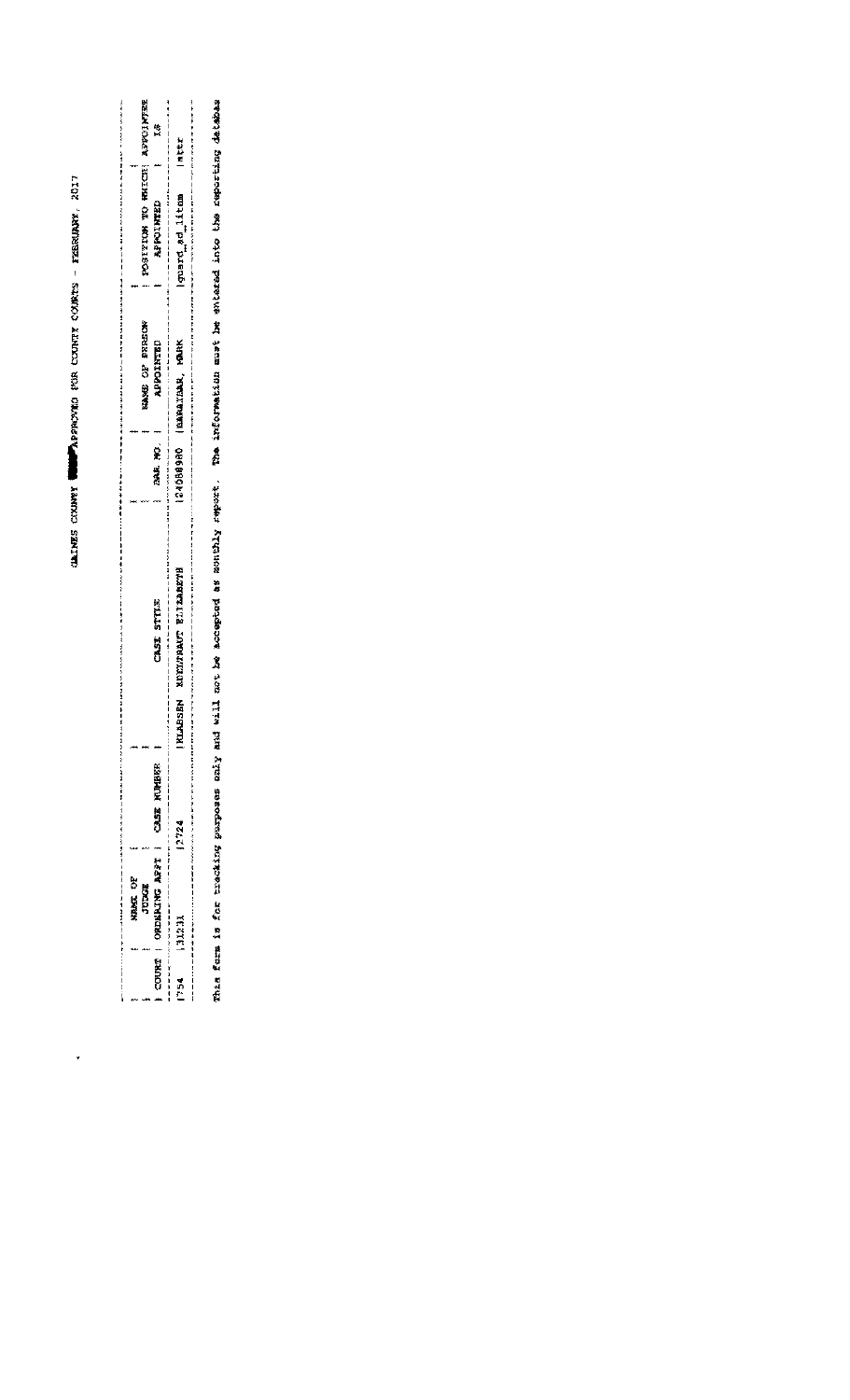## ItO: Tx Courts Online Site Best Viewed 102<sup>2</sup>



## **Current Status:NEW RECORD**

 $\widehat{\mathsf{I}}$  Save  $\widehat{\mathsf{I}}$   $\widehat{\mathsf{I}}$  Cancel  $\widehat{\mathsf{I}}$ 

Please enter valid values in following fields:

| • Appointee Details: Appointee Position |      |        |                                          |  |  |
|-----------------------------------------|------|--------|------------------------------------------|--|--|
| $\neg$ Reporting period $\neg$          |      |        |                                          |  |  |
| <b>Month</b>                            | Feb  | $\sim$ | AND A 200-PM<br>÷                        |  |  |
| <b>KJ Year</b>                          | 2017 |        | <b>39.1 LAPP</b><br>$\ddot{\phantom{1}}$ |  |  |

| $\frac{1}{2}$ Reportable Activity $\frac{1}{2}$ |                    |                                         |  |
|-------------------------------------------------|--------------------|-----------------------------------------|--|
| U Type of Activity                              | <b>Appointment</b> | printen et al.<br>أكا                   |  |
| U No Activity                                   | ñ                  |                                         |  |
| $Y \neq$ Court                                  | County Court       | $\blacksquare$                          |  |
| (v Judge                                        | Keyes, Torn        | . <b>.</b><br>$\lfloor \bullet \rfloor$ |  |
| <b>OR</b><br><b>&amp; Visiting Judge</b>        | Select             | $\mathbf{r}$                            |  |

 $~\blacksquare$   $~\blacksquare$   $~\blacksquare$   $~\blacksquare$   $~\blacksquare$   $~\blacksquare$   $~\blacksquare$   $~\blacksquare$   $~\blacksquare$   $~\blacksquare$   $~\blacksquare$   $~\blacksquare$   $~\blacksquare$   $~\blacksquare$   $~\blacksquare$   $~\blacksquare$   $~\blacksquare$   $~\blacksquare$   $~\blacksquare$   $~\blacksquare$   $~\blacksquare$   $~\blacksquare$   $~\blacksquare$   $~\blacksquare$   $~\blacksquare$   $~\blacksquare$   $~\blacksquare$   $~\blacks$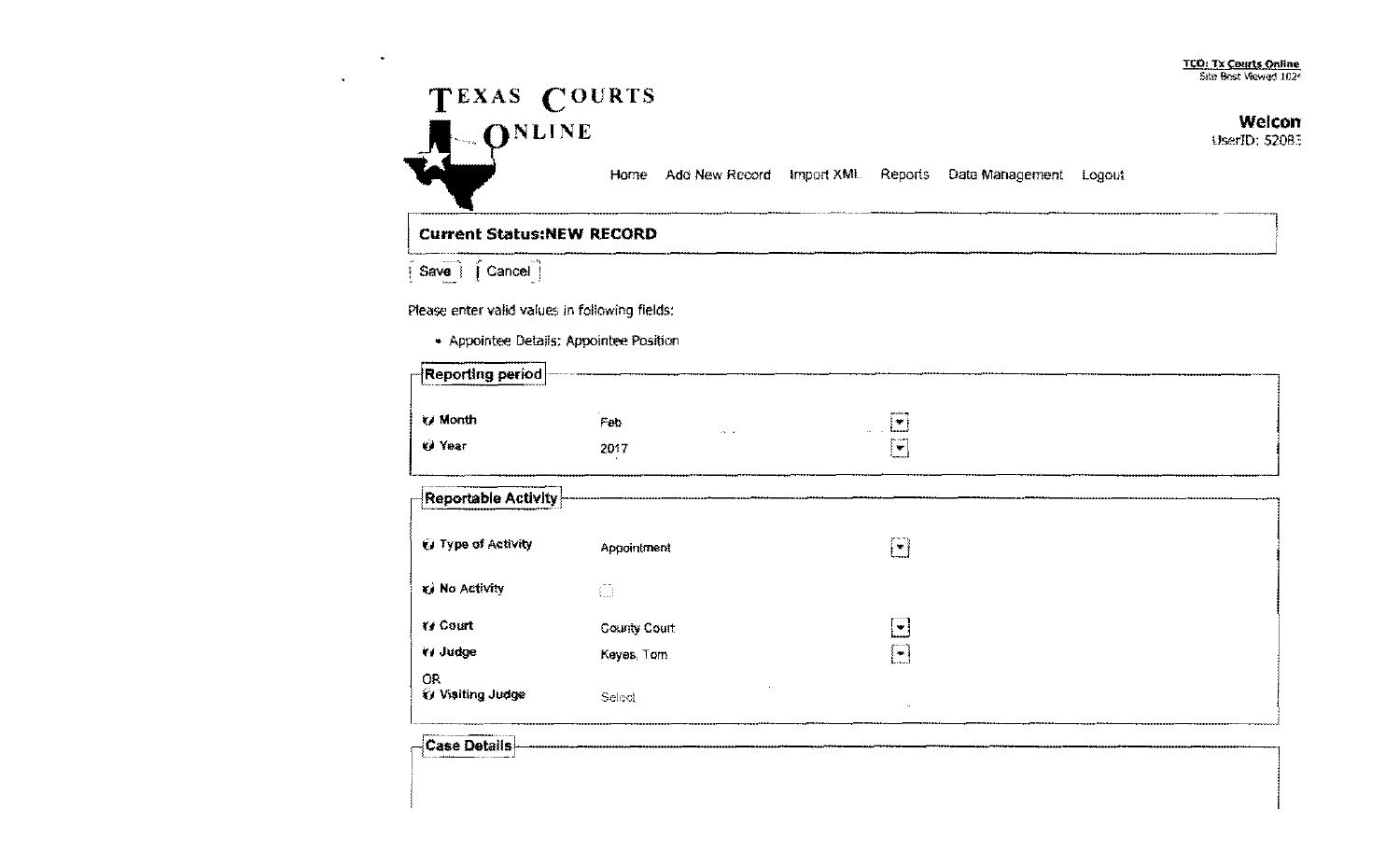| $\cdot$       |                     |                      |              |
|---------------|---------------------|----------------------|--------------|
| $\rightarrow$ | te Case Number      | 2353<br>$\mathbf{r}$ |              |
|               | <b>U</b> Case Style | <b>GUARDIANSHIP</b>  | $\mathbf{z}$ |
|               |                     |                      |              |
|               |                     |                      |              |
|               |                     |                      |              |
|               |                     |                      | region.      |
|               |                     |                      |              |

| Appointee details                            |                         |                                                         |                          |  |
|----------------------------------------------|-------------------------|---------------------------------------------------------|--------------------------|--|
|                                              |                         |                                                         |                          |  |
| <b>V</b> Texas Attorney                      | $\mathbf{Z}$            |                                                         |                          |  |
| Ya Toxas Bar Number                          | 24079232                |                                                         |                          |  |
| V First Name                                 | $\sim$ $\sim$<br>Rafael |                                                         |                          |  |
| Middle Name                                  |                         |                                                         |                          |  |
| @ Last Name of Person or<br>Name of Entity   | Rodriguez               |                                                         | $\overline{\phantom{a}}$ |  |
|                                              |                         |                                                         |                          |  |
|                                              |                         |                                                         |                          |  |
| ty Suffix                                    | Jr.                     |                                                         |                          |  |
| <b>Ky Position</b>                           | Ad Litern               | $\overline{\mathbf{r}}$                                 |                          |  |
| to Relationship to Ward or<br>Deceased       | Attorney                | $\left[\begin{matrix}\n\blacksquare\end{matrix}\right]$ |                          |  |
| <b>Fee details</b>                           |                         |                                                         |                          |  |
| ty Date of Appointment or<br>Approval of Fee | 02/27/2017              |                                                         |                          |  |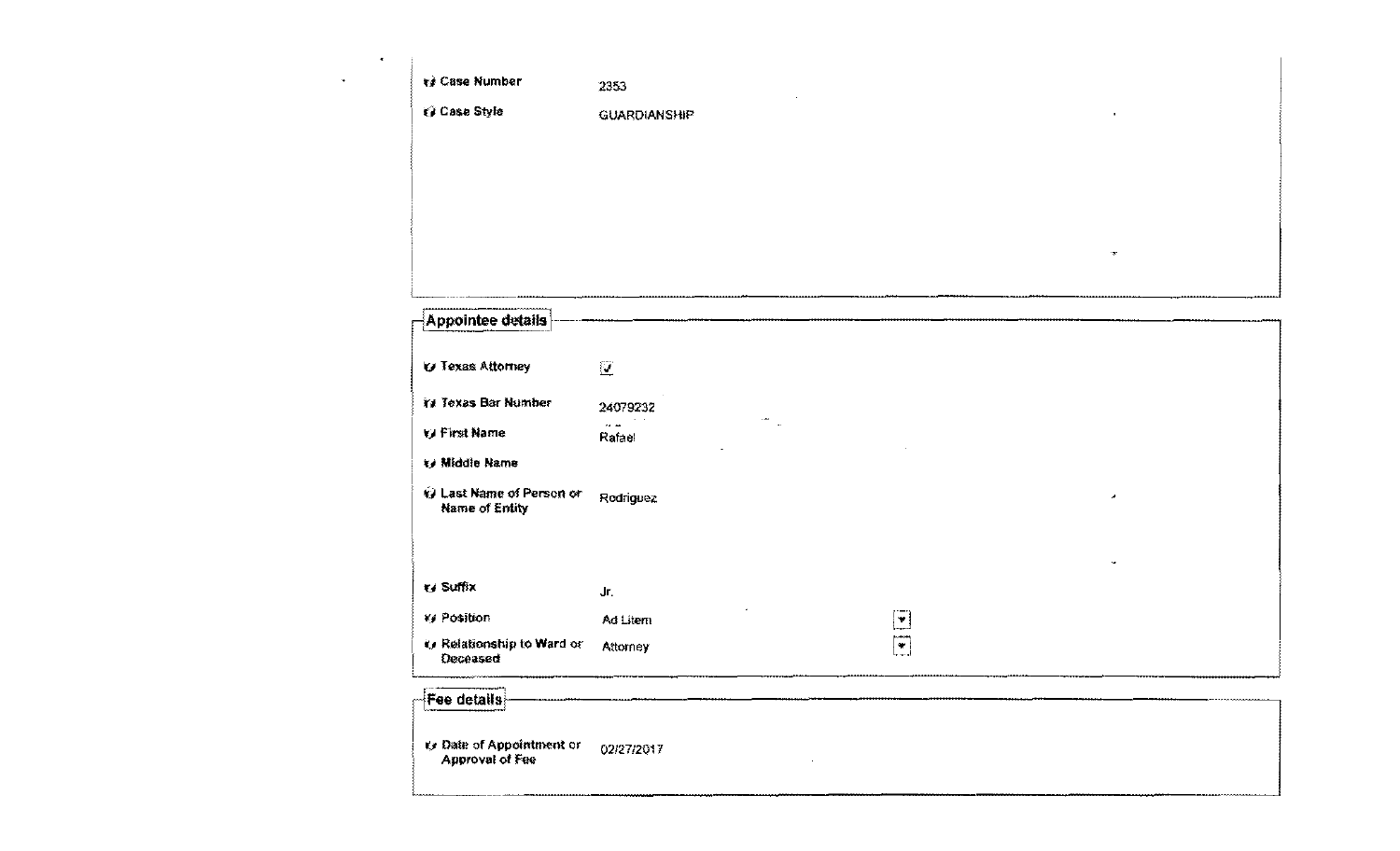| <b>Miscellaneous</b>   |            |
|------------------------|------------|
| <b>Ag patators (A</b>  | TBERRY     |
| <b>M</b> Date Prepared | 03/01/2017 |
| Foods (Cancel          |            |
|                        | ì          |

 $\ddot{\cdot}$ 

 $\ddot{\cdot}$ 

一支

Office of Court Administration • Torn C. Clark Building • 205 W. 14th Sneet, Suite 600 • Austin, Texas 78701 • Telephone: (512) 463-1625<br>Accessiblity Policy • Physov B. Security Policy • Quen Records Policy • State Web St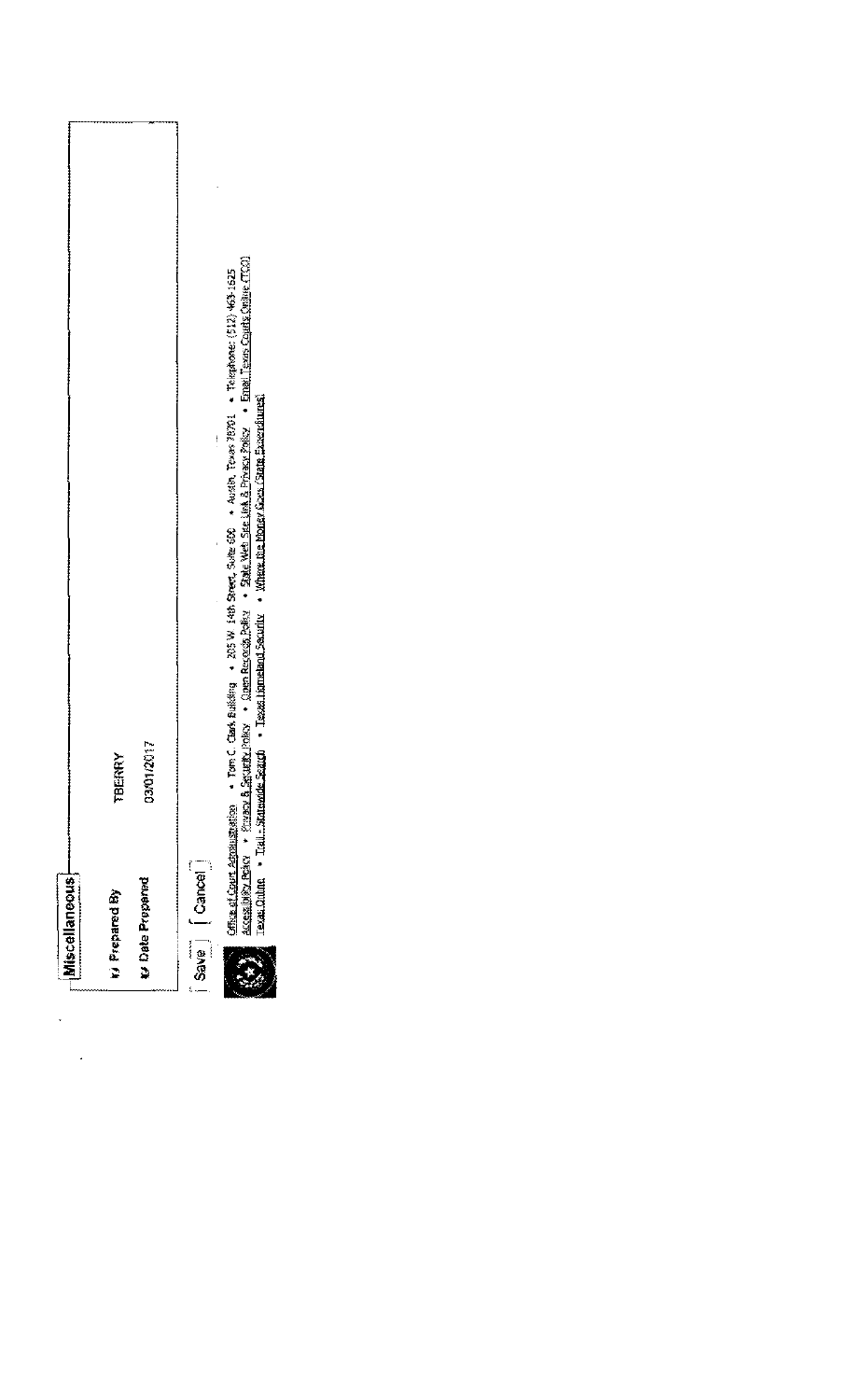|                                    | Home Add New Record | Import XML<br>Reports                                                   | Data Manageme |
|------------------------------------|---------------------|-------------------------------------------------------------------------|---------------|
| <b>Current Status:NEW RECORD</b>   |                     |                                                                         |               |
| $ $ Save $ $ $ $ Cancel $ $        |                     |                                                                         |               |
| Reporting period                   |                     |                                                                         |               |
| vi Month                           | Feb                 | $\bullet$                                                               |               |
| ₹/ Year                            | 2017                | ٠                                                                       |               |
| <b>Reportable Activity</b>         |                     |                                                                         |               |
| te Type of Activity                | Fees                | $ \bullet $                                                             |               |
| IV No Activity                     | $\mathbb{C}^*$      |                                                                         |               |
| <b>€</b> Court                     | County Court        | $\left[\begin{array}{c} \blacksquare \ \blacksquare \end{array}\right]$ |               |
| <b>V</b> Judge                     | Keyes, Tom          | $\blacksquare$                                                          |               |
| OR.<br>₹/ Visiting Judge           | Select              |                                                                         |               |
| <b>Case Details</b><br>----------- |                     |                                                                         |               |
| <b>El Case Number</b>              | 2724                |                                                                         |               |
| 14 Case Style                      | <b>GUARDIANSHIP</b> |                                                                         |               |
|                                    |                     |                                                                         |               |
|                                    |                     |                                                                         |               |

| -Appointee details<br><b><i><u>Sherrow American</u></i></b><br><b><i><u> MAAAHHHHHAAA</u></i></b> |   |
|---------------------------------------------------------------------------------------------------|---|
| <b>K/ Texas Attorney</b>                                                                          | M |